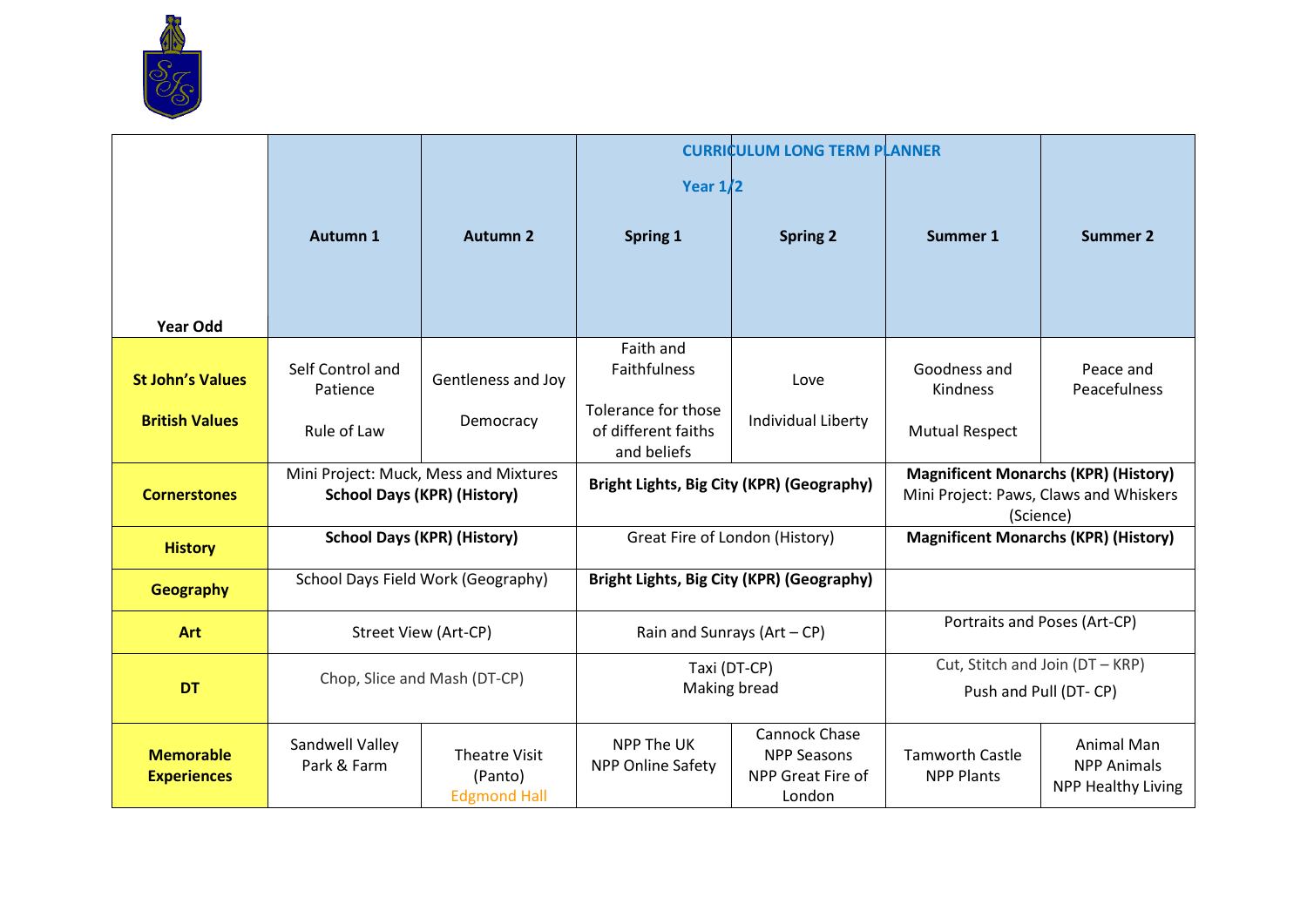|                                                                                     | <b>Black Country</b><br>Museum                                                            |                                                                                                                                    |                                                                                                                          | Visiit to Aldridge<br><b>Fire Station</b>                                                                                                          |                                                                                      |                                                                                                                       |
|-------------------------------------------------------------------------------------|-------------------------------------------------------------------------------------------|------------------------------------------------------------------------------------------------------------------------------------|--------------------------------------------------------------------------------------------------------------------------|----------------------------------------------------------------------------------------------------------------------------------------------------|--------------------------------------------------------------------------------------|-----------------------------------------------------------------------------------------------------------------------|
| <b>English</b><br><b>Speaking and</b><br><b>Listening</b><br><b>Poetry by Heart</b> | Living on Planet<br>Earth<br>We're All Wonders<br>- R J Palacio<br>Victorian<br>Adventure | <b>Traditional Tales</b><br>Anti-bullying week<br>role play<br>Christmas<br>Performance in<br>church<br>Jolly Christmas<br>Postman | Paddington<br>Not Now Nancy                                                                                              | Dick Wittington<br>Toby and the Great<br>Fire of London<br>Vlad and the Great<br>Fire of London<br><b>Recreate Great fire</b><br>of London in Role | End of KS1<br>Assessments<br><b>Phonics Screening</b><br>If I were King<br>A.A.Milne | <b>Fantastic Mr Fox</b><br>The owl Who was<br>Afraid of the Dark<br>The Owl and the<br>Pussycat<br>The Gruffalo Drama |
| <b>Science</b>                                                                      | Year 1 Everyday<br><b>Materials</b><br>Cornerstones:<br>How does it feel?                 | Year 2 The<br>Environment                                                                                                          | <b>British Science</b><br>Week<br>Year 1 Animals<br>including Humans<br>Cornerstones:<br>Can you make a<br>paper bridge? | Year 1 Seasonal<br>Change Spring and<br>Summer Lessons 1-<br>4<br>Year 1 Scientists<br>and inventors<br>Lessons 2 and 5                            | Year 1 Plants<br>Cornerstones:<br>What's in a bud?                                   | Year 1 Scientists<br>and inventors<br>1, 3, 4, 6, 7<br>Year 1 Seasonal<br>Change Spring and<br>Summer Lessons 5-<br>6 |
| <b>PE</b>                                                                           | Invasion: Skills                                                                          | Throwing and<br>Catching<br>Dance - Christmas<br>Production                                                                        | Gymnastics<br>Dance<br>London is the Place<br>for me Lord<br>Kitchener<br>Lambeth Walk                                   | Gymnastics<br>Gymnastics skills<br>outdoors                                                                                                        | <b>Invasion Games</b><br>with links to sports                                        | Athletics                                                                                                             |
| <b>Music</b>                                                                        | Year 1<br>Hey You!<br>Year 2<br>Hands Feet Heart                                          | Year 1<br>Rhythm In The Way<br>We Walk and<br>Banana Rap                                                                           | Year 1<br>In The Groove<br>Year 2<br>Zootime                                                                             | Year 1<br>Round and Round<br>Year 2                                                                                                                | Year 1<br>Your Imagination<br>Year <sub>2</sub><br>Friendship Song                   | Year 1<br>Reflect, Rewind<br>and Replay<br>Year 2                                                                     |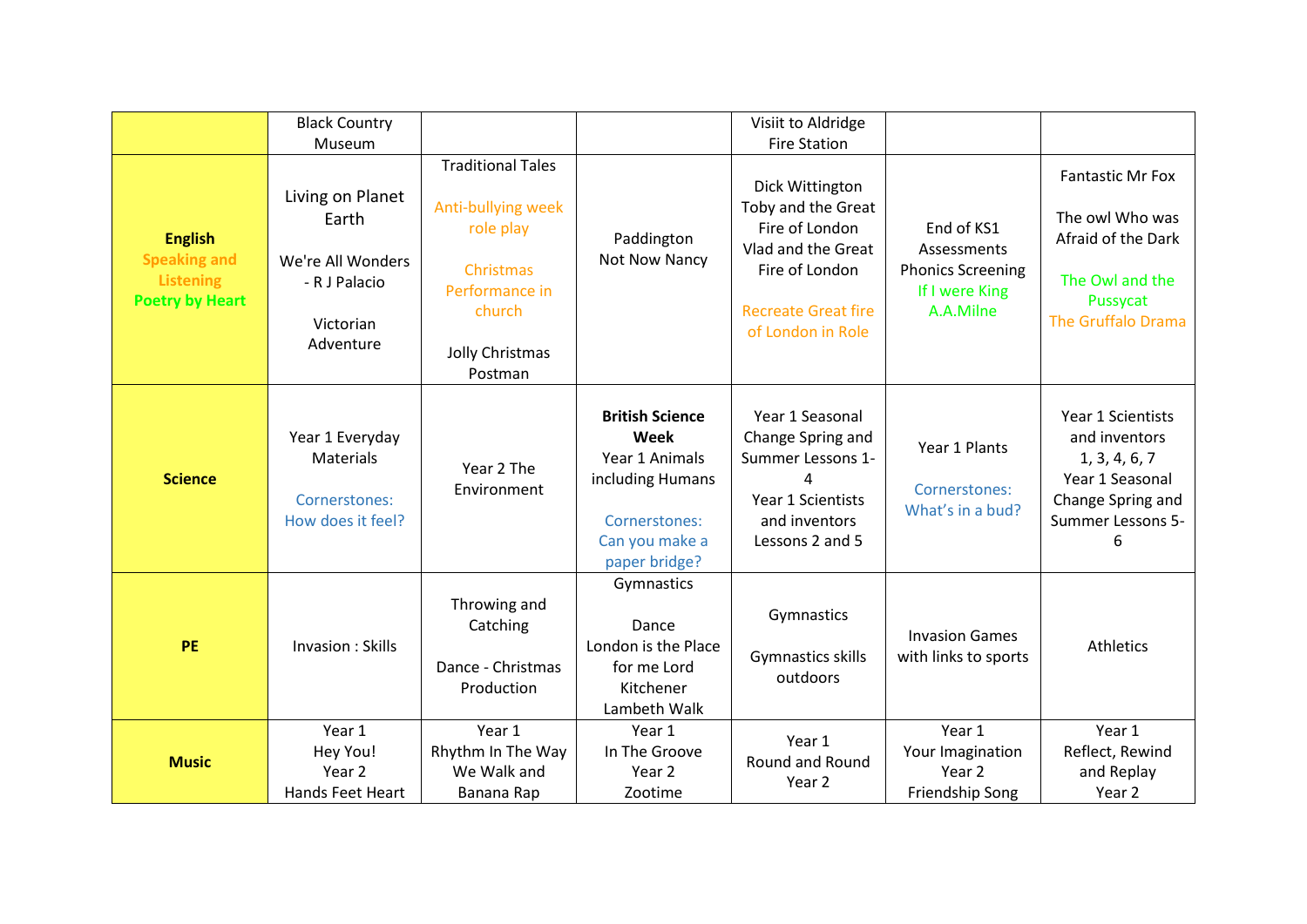|                                                            |                                                                          | Year 2<br>Ho Ho Ho                                                                    |                                                              | I Wanna Play In A<br><b>Band</b>                                                             |                                                                      | Reflect, Rewind,<br>Replay         |
|------------------------------------------------------------|--------------------------------------------------------------------------|---------------------------------------------------------------------------------------|--------------------------------------------------------------|----------------------------------------------------------------------------------------------|----------------------------------------------------------------------|------------------------------------|
| <b>MfL</b>                                                 | Bonjour la classe<br>Bonjour Madame /<br>Monsieur au revoir<br>la classe | Comment cava?<br>Cava bien merci!                                                     | European Day of<br>Languages<br>1-10 daily counting          | oui et non                                                                                   | quelle colour?                                                       | il fait beau<br>il pleut           |
| <b>RE</b>                                                  | WAS - Beginning to<br>learn about Sikh<br>people                         | <b>UC - Unit 1.3</b><br>Incarnation<br>Why does<br>Christmas matter<br>to Christians? | WAS - Prayer                                                 | <b>UC - Unit 1.4</b><br>Gospel<br>What is the Good<br>News Jesus brings?                     | WAS - Muslims and<br>Mosques                                         | WAS - Muslims and<br>Mosques       |
| <b>PSHE</b> (Including<br><b>RSE)</b><br><b>1 Decision</b> | Keeping Safe: Tying<br>shoelaces                                         | Computer Safety:<br><b>Image Sharing</b>                                              | <b>Staying Healthy:</b><br><b>Brushing Teeth</b>             | Being Responsible:<br>Helping someone in<br>need<br><b>NSPCC</b><br><b>Pants are Private</b> | Feelings and<br><b>Emotions: Anger</b>                               | Our world: Working<br>in our world |
| <b>Healthy bodies and</b><br>minds                         | Year 1<br>The Niggle                                                     | Year 1<br>How to play                                                                 | Year 1<br>Good to be green<br>Sometimes I am<br>The stressor |                                                                                              | Year 1<br>The bully<br>What Sid did<br>Slip, Slap Slop coming soon   |                                    |
| <b>iSPACE</b>                                              | Year 2<br>The Niggle                                                     | Year 2<br>The ball and the<br>wall                                                    | Year 2<br>Same but different<br>Boys cry too<br>The stressor |                                                                                              | Year 2<br>Cat just sat<br>Aisha and the ambulances<br>Slip slap slop |                                    |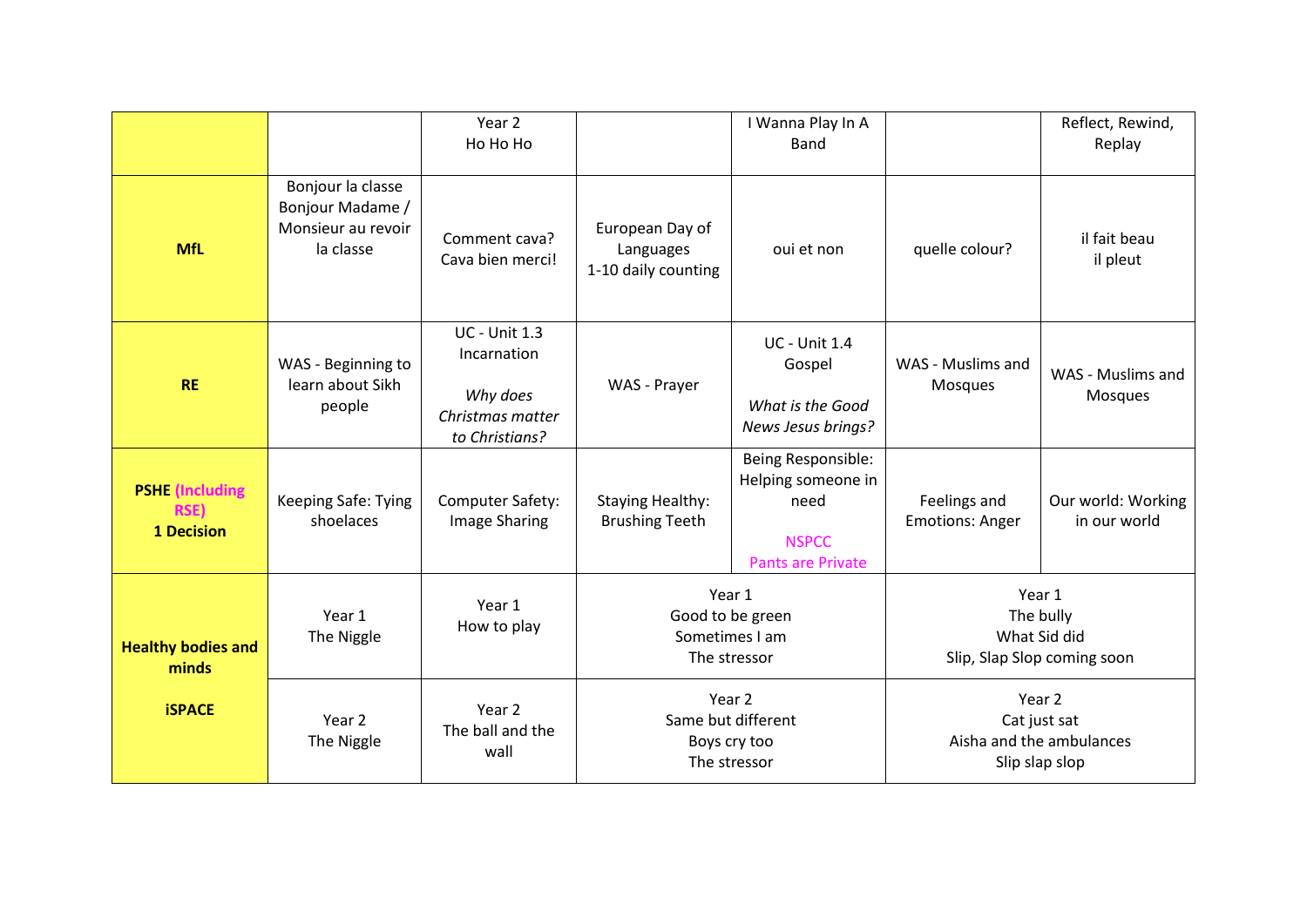|                      | Launch School Fruit<br>Scheme<br>A Stars Walk to<br><b>School Month</b>                                | Speak Out Stay<br>Safe NSPCC<br>assembly<br>& School Worry<br>Box<br>A Stars Be Bright Be<br>Seen | Safer Internet Day                                                               |                                                                     | Walk to School<br>Week                                                    | St John's<br><b>Ambulance First</b><br>Aid Fortnight<br>-Summoning Help<br>-Head bumps and<br>helmets (Y2)<br><b>School Sports Week</b><br>A Stars<br>Scooterbility<br>A Stars Inter School<br>Quiz |
|----------------------|--------------------------------------------------------------------------------------------------------|---------------------------------------------------------------------------------------------------|----------------------------------------------------------------------------------|---------------------------------------------------------------------|---------------------------------------------------------------------------|-----------------------------------------------------------------------------------------------------------------------------------------------------------------------------------------------------|
| <b>Computing</b>     | Unit 1.1 Online Safety and exploring<br>Purple Mash<br>Unit 1.5 Maze Explorers<br>Unit 2.4 Questioning |                                                                                                   | Unit 2.2 Online Safety<br>Unit 1.6 Animated Story Books<br>Unit 2.7 Making Music |                                                                     | Unit 2.3 Spreadsheets<br>Unit 1.3 Pictograms<br>Unit 2.8 Presenting ideas |                                                                                                                                                                                                     |
|                      | Year 1<br>Acceptable use<br>policy and logging<br>in<br>(Privacy and<br>security)                      | Year 1<br>Kindness costs<br>nothing<br>(Online<br>relationships)                                  | Year 1<br>Gaming<br>(Health wellbeing<br>and lifestyle)                          | Year 1<br>Searching<br>(Managing<br>information online)             | Year 1<br>People online<br>(Self-image and<br>identity)                   | Year1<br>That's private<br>(Copyright and<br>ownership)                                                                                                                                             |
| <b>Online Safety</b> | Year 2<br>Acceptable use<br>policy and logging<br>in<br>(Privacy and<br>security)                      | Year 2<br>Using webpages<br>(Managing<br>information online)                                      | Year 2<br>Digital trails<br>(Online reputation)                                  | Year 2<br>Putting a STOP to<br>online meanness<br>(Online bullying) | Year <sub>2</sub><br>Reaching out<br>(Online<br>relationships)            | Year 2<br>Time online<br>(Health wellbeing<br>and lifestyle)<br>Use                                                                                                                                 |